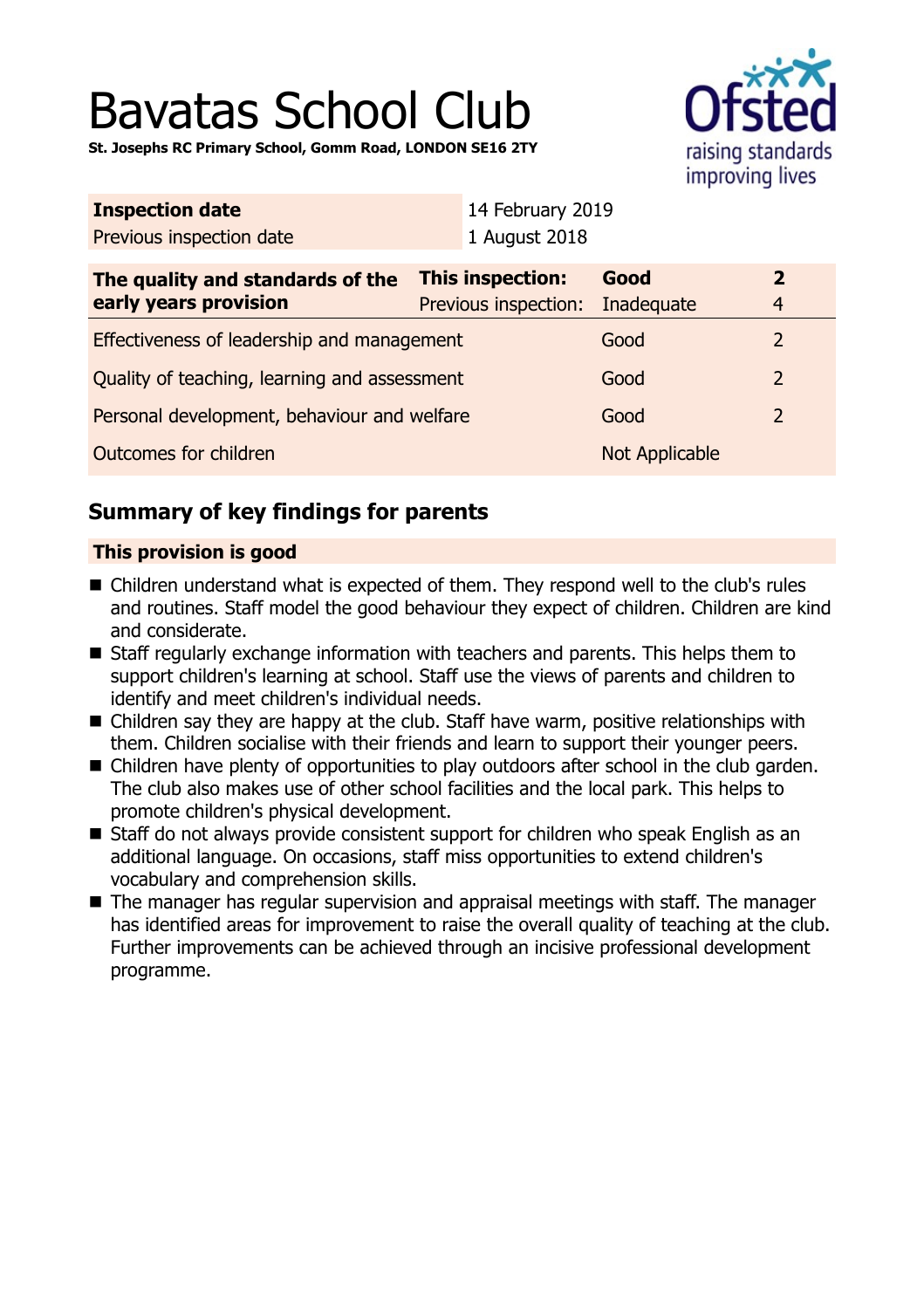## **What the setting needs to do to improve further**

#### **To further improve the quality of the early years provision the provider should:**

- n make the most of opportunities to support children who speak English as an additional language to build their confidence and increase their vocabulary
- $\blacksquare$  enhance professional development plans further by exploring new ways to improve teaching skills and raise the overall quality of practice at club.

#### **Inspection activities**

- The inspector carried out a tour of the premises both indoors and outdoors.
- $\blacksquare$  The inspector looked at a range of documentation, including the setting's safeguarding policy.
- $\blacksquare$  The inspector conducted a joint observation with the manager.
- $\blacksquare$  The inspector observed staff's interactions with children across the setting.
- $\blacksquare$  The inspector conducted a leadership and management meeting with the manager.

#### **Inspector**

Trina Lynskey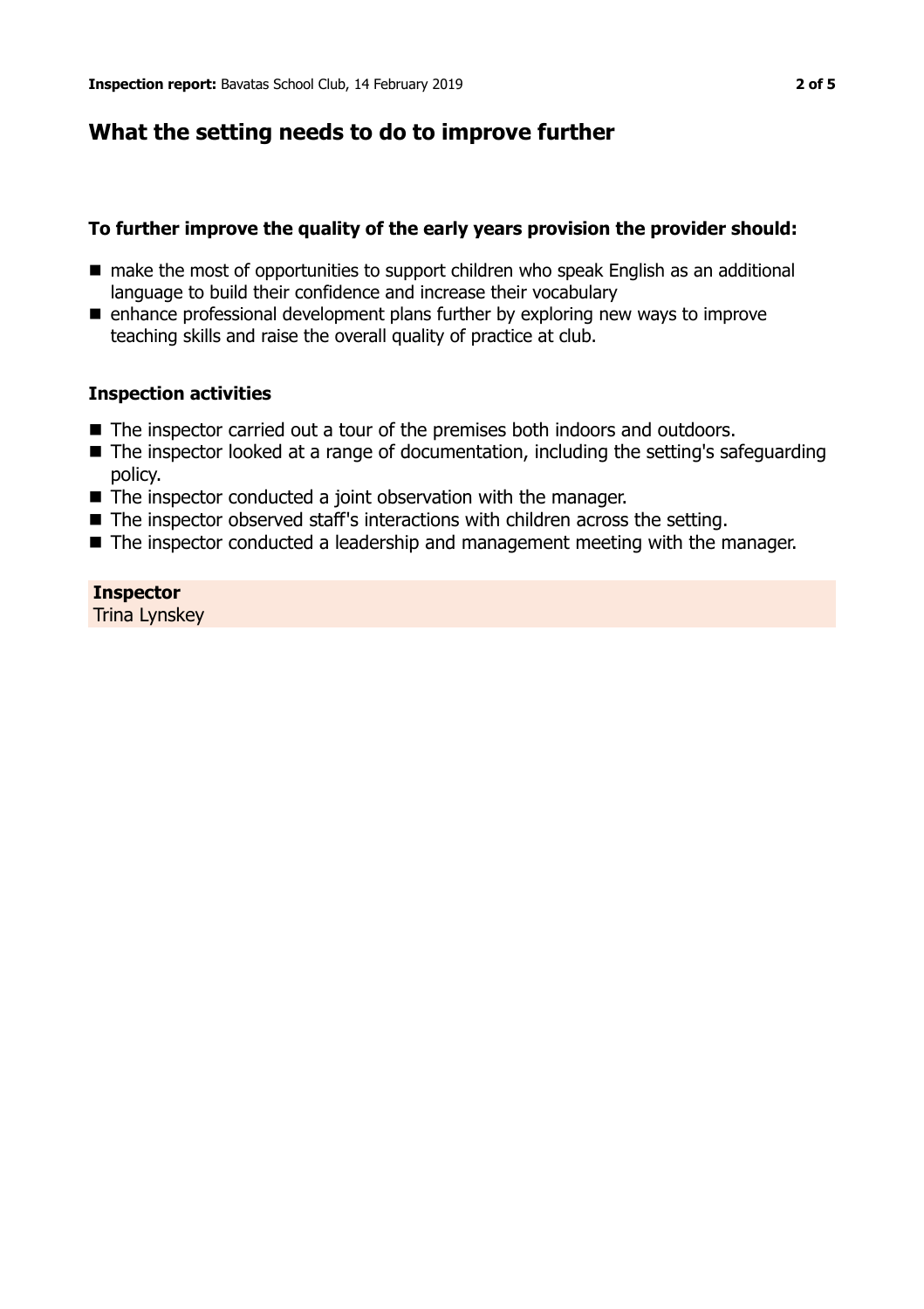## **Inspection findings**

#### **Effectiveness of leadership and management is good**

Arrangements for safeguarding are effective. The manager has a robust system in place to ensure staff are suitable to work with children. The manager and staff know what to do if they have any concerns about the welfare of a child. The manager conducts an induction session and safeguarding briefing for staff employed for the holiday playscheme. Policies and procedures are in place to ensure children's safety and security. These are regularly reviewed by the manager. Since the last inspection, the manager has made changes to the way areas for improvement are identified. Staff have regular supervision sessions with the manager to ensure their ongoing performance and suitability. The manager supports staff to access training opportunities and improve their practice. The manager seeks the views of parents and children to ensure the club responds to children's interests. Children play an active role in running the club. For example, they have developed and written their own rules to ensure everyone feels safe and respected at the club. Parents speak highly of the club. They feel their children are well cared for and have an enjoyable time with their friends.

#### **Quality of teaching, learning and assessment is good**

Staff say their main aim is for children to relax and play after a long school day. Children settle quickly into activities when they arrive at the club. Staff know children well. They have a good understanding of children's different interests and individual needs. There is a range of activities available for children to choose from. Cooking on Wednesdays is a popular activity for all children. They talk excitedly about the food they make, including pizza and wraps. Children get plenty of fresh air and physical play opportunities. Staff make good use of the outdoor facilities available to them. They use the club garden, the school games area and a playground in the adjacent park. The youngest children are well looked after and get on well with their older peers. For example, older children patiently explained the rules of a ball game to younger children and encouraged them to join in. Staff help children to recognise and celebrate their achievements.

#### **Personal development, behaviour and welfare are good**

Staff work in partnership with parents so that children get the support they need to settle when they first attend the club. Children know the club rules and they behave well. Staff make sure that every child is asked about their school day and how they are feeling. Staff use this information well to ensure the smooth running of the club. Staff sit with children who need extra time to talk or get homework done. There is a caring and close relationship between staff and children. Children's independence is well supported. They are expected to help with tasks such as setting the table and tidying up. Staff are always close by if children need a helping hand or reassurance. Children receive praise and encouragement, which builds their confidence and self-esteem. This helps children to develop a positive attitude to learning. Staff encourage children to celebrate their differences and similarities. They make crafts related to cultural events such as Christmas, Valentine's Day and Eid.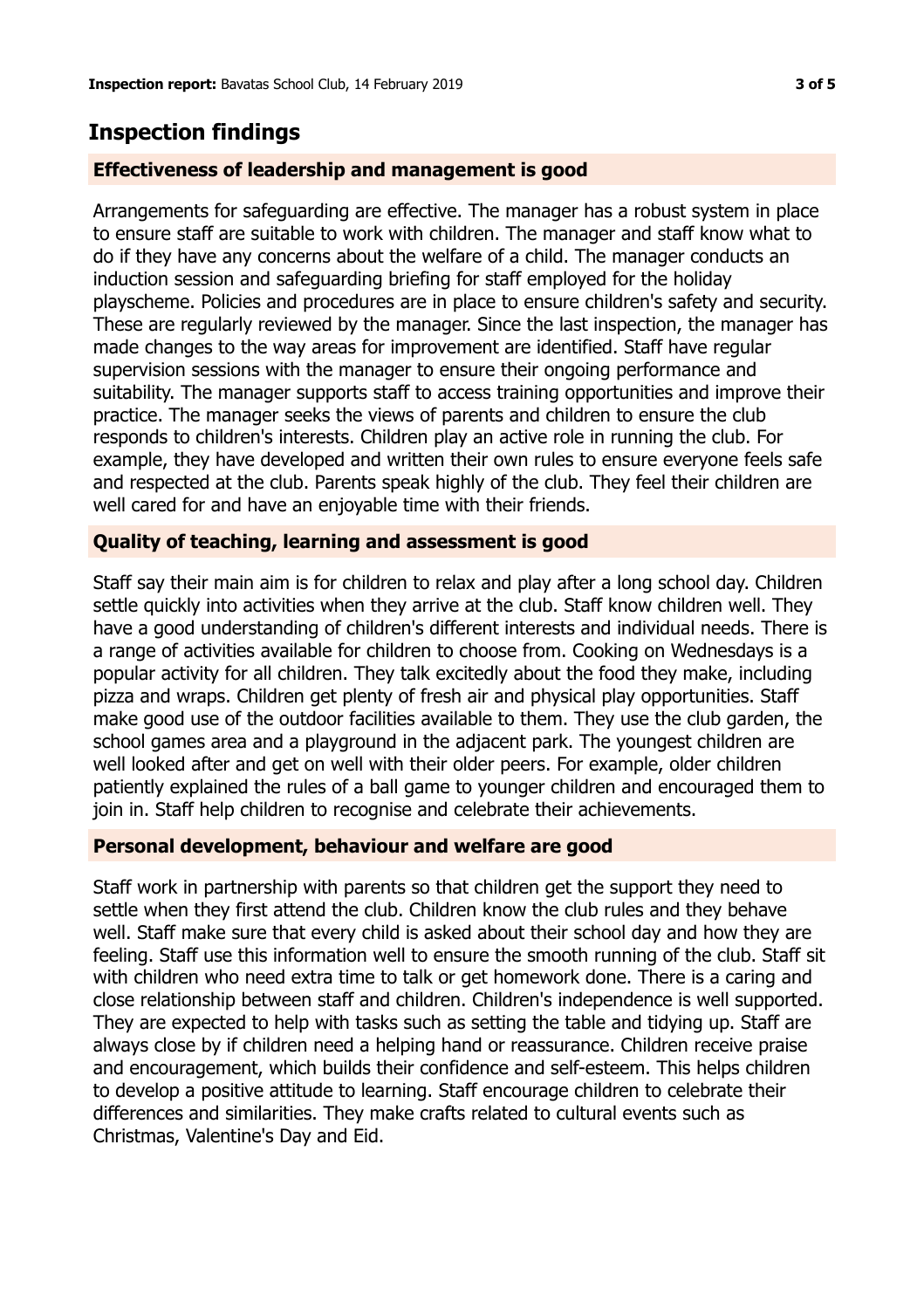## **Setting details**

| Unique reference number                             | EY386313                                                                             |  |
|-----------------------------------------------------|--------------------------------------------------------------------------------------|--|
| <b>Local authority</b>                              | Southwark                                                                            |  |
| <b>Inspection number</b>                            | 10067264                                                                             |  |
| <b>Type of provision</b>                            | Childcare on non-domestic premises                                                   |  |
| <b>Registers</b>                                    | Early Years Register, Compulsory Childcare<br>Register, Voluntary Childcare Register |  |
| Day care type                                       | Out-of-school day care                                                               |  |
| Age range of children                               | $4 - 11$                                                                             |  |
| <b>Total number of places</b>                       | 24                                                                                   |  |
| Number of children on roll                          | 22                                                                                   |  |
| Name of registered person                           | Efole, Bosede                                                                        |  |
| <b>Registered person unique</b><br>reference number | RP515291                                                                             |  |
| Date of previous inspection                         | 1 August 2018                                                                        |  |
| <b>Telephone number</b>                             | 07930482376                                                                          |  |

Bavatas School Club registered in 2009 and is located in Bermondsey, in the London Borough of Southwark. It operates Monday to Friday with breakfast club opening at 7.50am until 9am and from 3.15pm to 6pm, during term time only. The holiday club opens Monday to Friday from 8am to 6pm for occasional weeks during the school holidays. There are two staff members, one of whom holds a relevant qualification at level 3.

This inspection was carried out by Ofsted under sections 49 and 50 of the Childcare Act 2006 on the quality and standards of provision that is registered on the Early Years Register. The registered person must ensure that this provision complies with the statutory framework for children's learning, development and care, known as the early years foundation stage.

Any complaints about the inspection or the report should be made following the procedures set out in the guidance Complaints procedure: raising concerns and making complaints about Ofsted, which is available from Ofsted's website: www.ofsted.gov.uk. If you would like Ofsted to send you a copy of the guidance, please telephone 0300 123 4234, or email [enquiries@ofsted.gov.uk.](mailto:enquiries@ofsted.gov.uk)